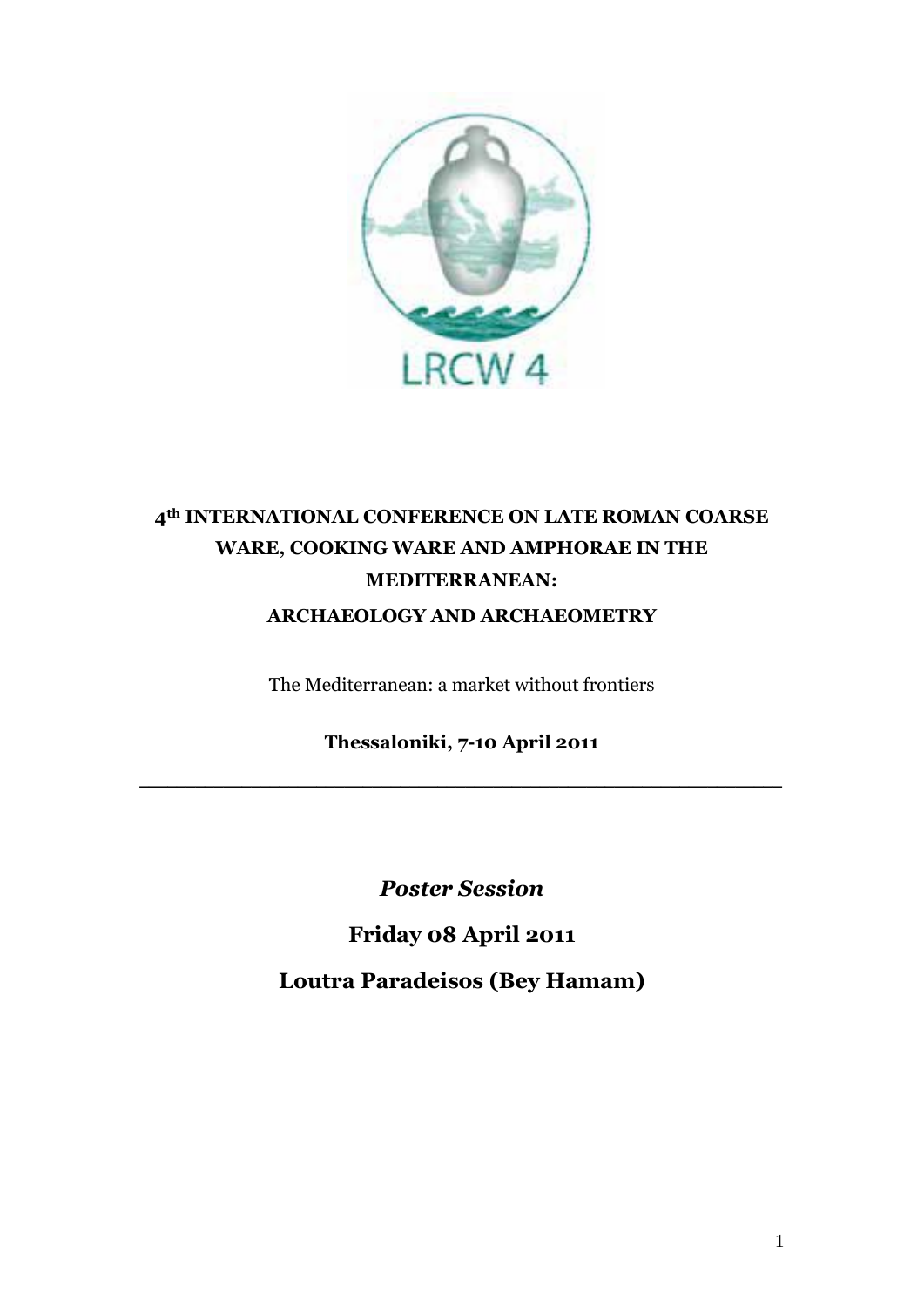# *ΑΝΑΚΟΙΝΩΣΕΙΣ ΤΟΙΧΟΥ POSTERS*

## *Sessions*

#### **Αργαιολογία και οικονομική ιστορία** *Archaeology and economic history*

**V. Caminneci, A. Amico, F. Giannici, R. Giarrusso, A. Mulone:** Ceramiche comuni e da fuoco dall'insediamento tardoantico di Carabollace (Sciacca, Sicilia, Italia): analisi ed ipotesi di provenienza

**M. Kenawi:** The Surface Pottery Survey in the Western Delta of Egypt: problems and results.

**P. Mills, U. Rajala:** Supply and distribution of the Late Roman coarse wares from the Nepi Survey Project (Italy).

## *Εργαστήρια παραγωγής κεραμικής Production centers*

**A. B. Biernacki:** Early Byzantine coarse ware from Novae /Moesia Secunda/: production and chronology.

**S. Didioumi:** Local production and imported pottery from Cos island, Greece  $(4<sup>th</sup> - 8<sup>th</sup> c)$ . AD).

**Ε. Παπαβαζιλείοσ, Κ. Σαρανηίδης, Ε. Παπανικολάοσ:** Κεραμικό εργαστήριο παλαιοχριστιανικών χρόνων στους Λειψούς: μία πρώτη προσέγγιση.

**E. Papavasileiou, K. Sarantidis, I. Papanikolaou,** Ceramic workshop of the Early Christian period in Lipsi Dodecanese (Greece). A preliminary approach.

**M. S. Rizzo, L. Zambito, Fr. Giannici, R. Giarrusso, A. Mulone:** Anfore di tipo siciliano dal territorio di Agrigento: centri di produzione e problemi di circolazione.

#### *Διακίνηση και κατανάλωση Distribution and consumption*

**M. Cavalazzi, E. Fabbri:** Cooking ware from 5<sup>th</sup> to 7<sup>th</sup> century in Emilia Romagna: two case studies.

**D. Cottica, L. Toniolo:** New evidence on pottery circulation in Late Roman - Early Byzantine Galatia.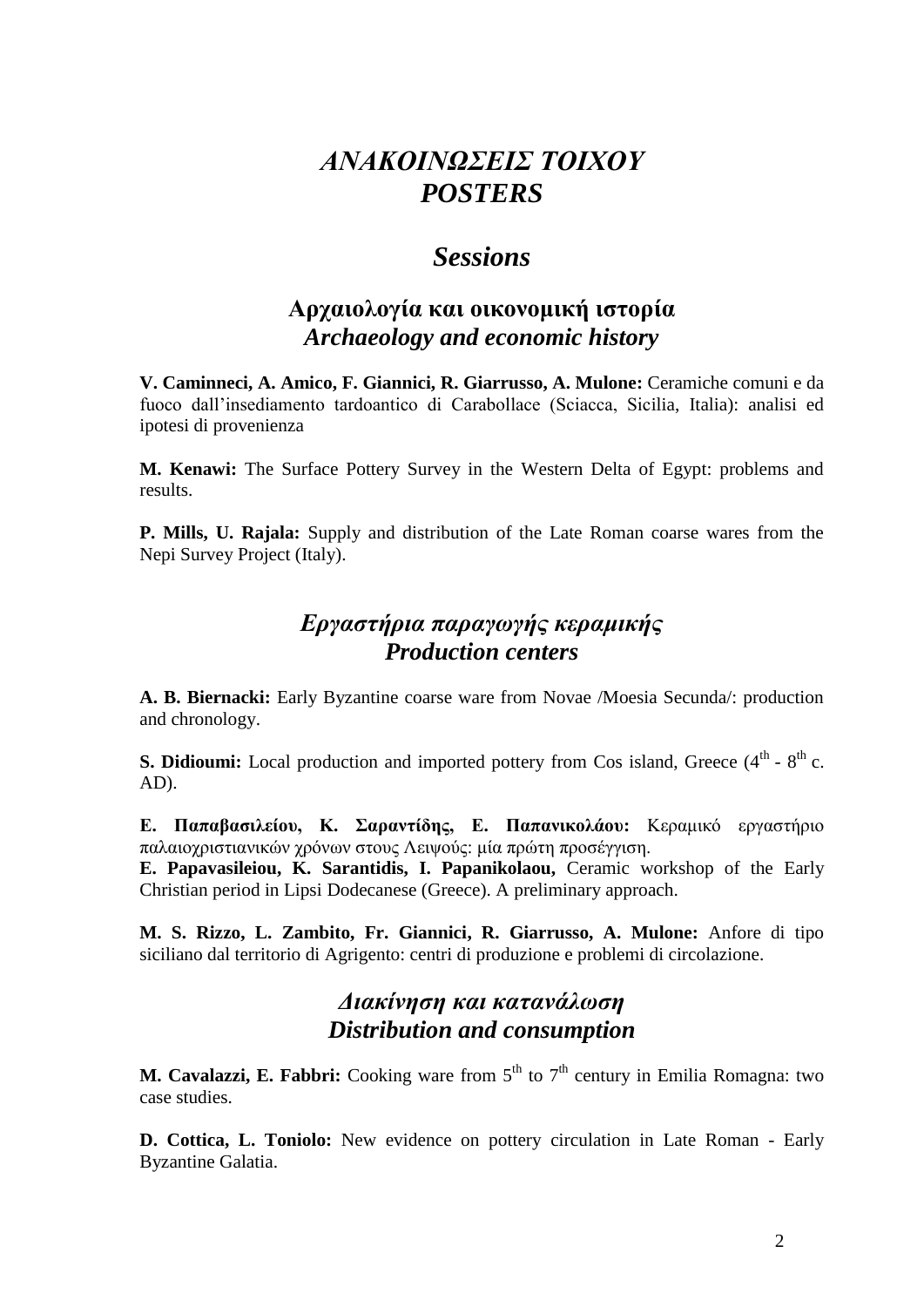**E. Esquilini, C. Malaguti:** African amphorae from the harbour of Classe (Ravenna, Italy): study of production centres through archaeometric analysis.

**K. Fragoulis, D. Minasidis, A. Mentzos:** Pottery from the Cemetery Basilica in the Early Byzantine сity of Dion.

**L. Mirabella, S. Siano:** Cooking ware and amphoras from Villa Rustica in Fisciano – Salerno (IV – V centuries AD).

**M. C. Parello, A. Amico, F. Giannici, R. Giarrusso, A. Mulone:** La ceramica comune di età tardoromana dai siti di Verdura (Sciacca) e Canalicchio (Calamonaci) (Agrigento, Sicilia, Italia).

**L.Toniolo, A. De Francesco:** Late Antique Naples: minero-petrographic study of common wares and lamps from urban excavations.

#### *Τσπολογία και τρονολόγηση Typology and chronology*

**P. Bes, L. Vanhecke:** Leaf impressions on regional Late Roman amphorae from Sagalassos.

**M. A. Cau, J. M. Macias, P. Berni:** LRCW.net: A web site with a virtual laboratory for the study of coarse and cooking wares in the Late Antique Mediterranean [\(http://www.lrcw.net/\)](http://www.lrcw.net/).

**F. A. Cuteri:** Pottery from Late Roman and Proto - Byzantine funerary contexts in Calabria (Italy). Functional and morphologic typology.

**A. F. Ferrazzoli, M. Ricci:** Characterization and typology of a Late Roman lamps production from Elaiussa Sebaste (Turkey).

**Α. Φιολιηάκη:** Μαγειρικά σκεύη από τις θέσεις Άγιοι Ασώματοι Βαυέ και Κευάλα Βρυσών του Νομού Χανίων.

**A. Fiolitaki:** Cooking ware from Agioi Asomatoi Vafe and Kefala, Vrises in the region of Chania (Crete).

**M. Giuliodori, V. Tubaldi:** I tegami da fuoco di età tardo antica dal complesso Tempio-Criptopotico di Urbs Salvia: dati preliminari.

**Ε. Μανώλη:** Αμφορείς από οικιακό φρέαρ υστερορρωμαϊκής οικίας, από την ανασκαφή για το νέο μοσσείο ακρόπολης, Αθήνα.

**I. Manoli:** Amphorae from the Late Roman house - well 20, from excavation for the new Acropolis Museum in Athens.

**G. Marrese, P. Tucci:** Study of technology and production methods of Late Roman cooking wares from Viminacium, Serbia (II-III century).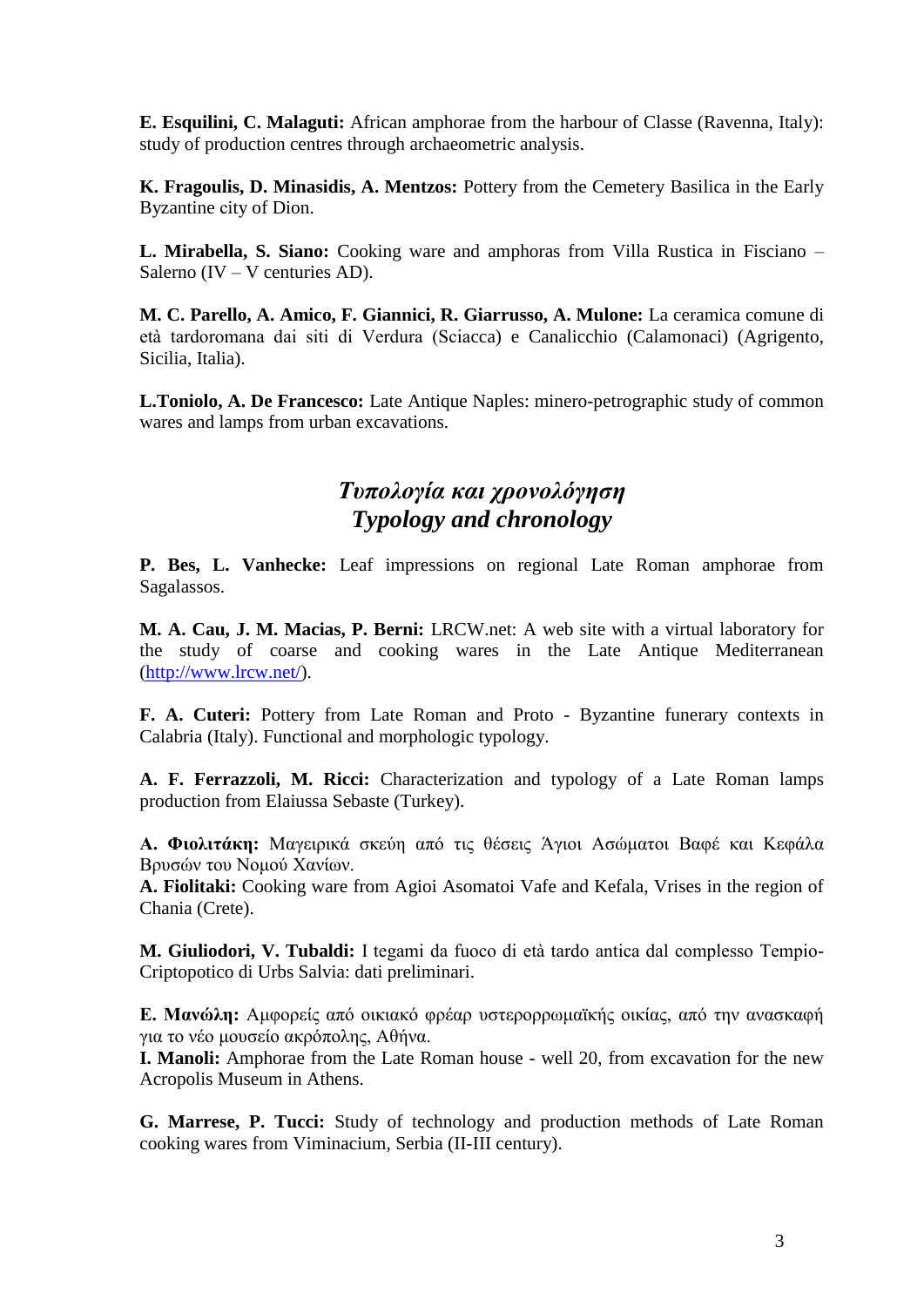F. **Maselli Scotti:** Romans d'Isonzo, Ceramica commune in una necropolis longobarda.

**S. Mazzocchin, S. Cipriano, L. Maritan:** Il quartiere di artigianale di via Montona a Padova: le produzioni ceramiche e la loro caratterizzazione archeometrica.

**I. D. Paraschiv:** Amphores ouest-pontiques Romano-Byzantines découvertes en Dobroudja.

**R. Perna, B. Lahi, C. Capponi, V. Tubaldi:** Ceramiche d'uso comune e anfore provenienti dagli scavi di Hadrianopolis (Sofratikë–Albania).

**M. S. Rizzo, L. Zambito, F. Giannici, R. Giarrusso, A. Mulone:** Ceramiche da fuoco da contesti di età bizantina nella Sicilia centro-meridionale: I casi di Cignana e Vito Soldano.

A. Sazanov: The deposit of the end of VI<sup>th</sup> century AD from Chersonesos (Crimea).

**Fr. Trapani:** The coins hoard from Misurata (Libya): the containers.

**B. Weissova, P. Tušlova:** Roman pottery from 27 Metropolit Panaret Street, Plovdiv, Bulgaria.

#### *Από την Ύστερη Αρταιότητα στον πρώιμο Μεσαίωνα From Late Antiquity to Early Middle Ages*

**M. Albertocchi:** New approaches in studying Protobyzantine plain wares production in Gortys (Crete).

**C. Bonanno:** Late Roman coarse wares, cooking wares and amphorae in the Middle of Sicily.

**E. M. Cirrone:** Nuovi dati sulla ceramica fuoco proveniente dai contesti tardoantichi della villa di San Vincenzino a Cecina (Livorno, Italia).

**C. De Masi:** Lucerne dal Tembio Flavio a Leptis Magna.

**N. Haidar Vela:** Contexte Byzantino – Omeyyade du Sanctuaire de saint – Symeon en Syrie du Nord.

**L. Sabbionesi, C. Moine, M. Ferri, C. Capelli:** Late Roman pottery in the Venetian Lagoon. The case-study of San Lorenzo di Ammiana.

#### *Ανασκαυικό σλικό από την Ανατολική Μεσόγειο Regional contexts: Eastern Mediterranean*

**L. Bournias:** Late Roman and Early Byzantine lamps from the island of Naxos in the Cyclades (Greece).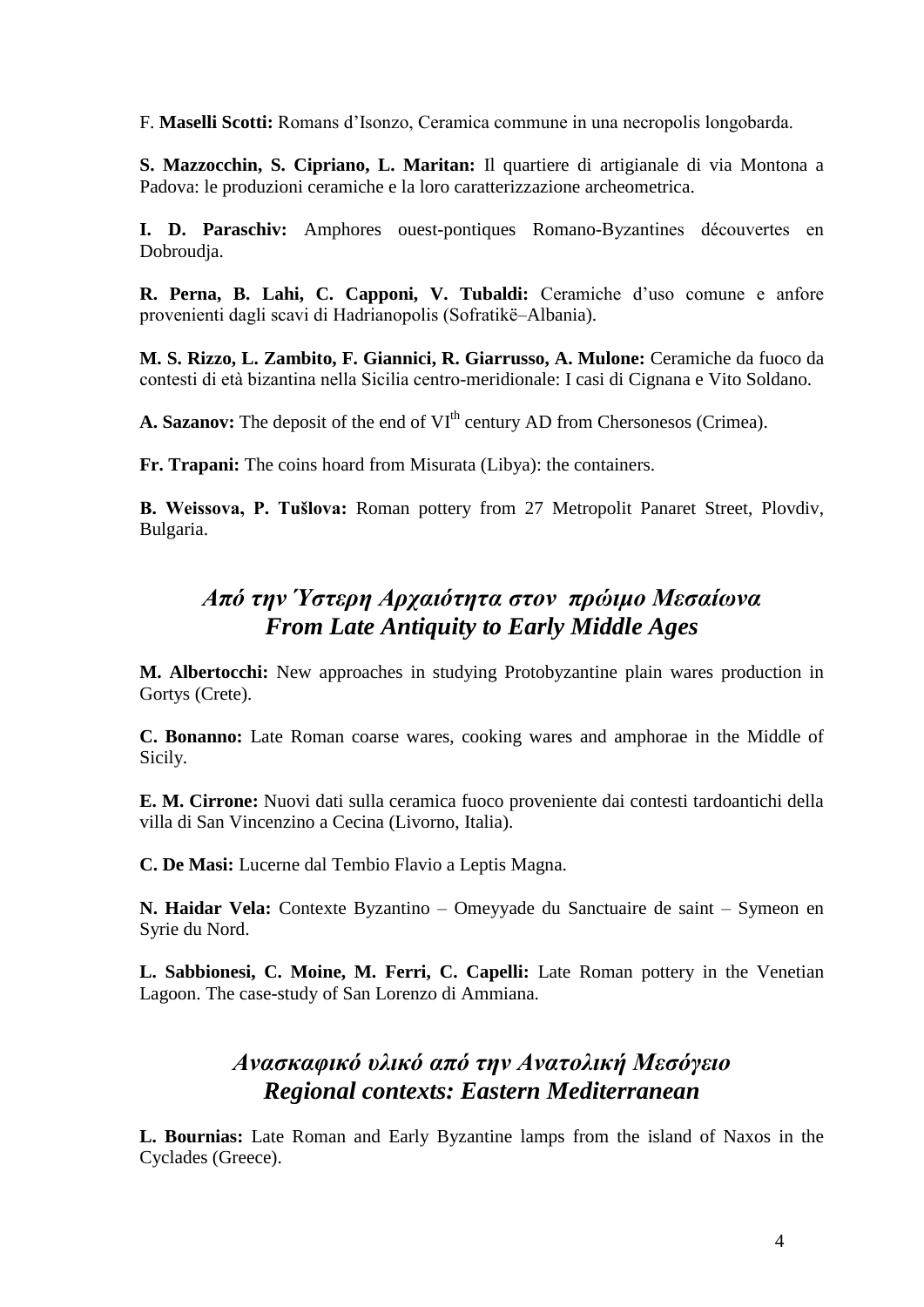**A. Cerutti:** Preliminary data for the Brittle Ware from the new excavations in the south – west quarter of Palmyra.

**E. E. Intagliata:** The White Ware from Palmyra. Preliminary data from the new excavations in the South-West Quarter.

**A. Martin:** A sixth-century context at Olympia (SW Building).

**C. Mondin:** Common ware discovered during the archaeological excavations at Tyana/Kemerhisar (south Cappadocia, Turkey): preliminary remarks.

**P. Puppo, F. Mosca:** Processi di trasformazione insediativa, gestione del territorio e circolazione ceramica nell' Acaia Ftiotide in eta' tardo-antica (Greece).

**Y. Waksman, F. Blondé:** Preliminary archaeometric investigations of Late Roman/Early Byzantine cooking wares from the French-Greek excavations at Thasos (Greece).

**M. Xanthopoulou, E. Nodarou, N. Poulou-Papadimitriou:** Local coarse wares from Late Roman Itanos (East Crete).

**A. Yangaki:** Late Roman pottery from the Funerary Monument 18 and the adjacent monuments of the Arcadian Gate of Ancient Messene (Peloponnese).

#### *Ανασκαυικό σλικό από την Δστική Μεσόγειο Regional contexts: Western Mediterranean*

**F. Carboni, D. Nocera, F. Sforza:** Rome, Palatine, Central Cryptoporticus of the Domus Tiberiana: new data on the abandonment contexts from the imperial palaces.

**M. Cavalieri, G. De Tommaso, B. Magni:** The amphorae in the Late-Roman Villa at Aiano-Torraccia Chiusi (San Gimignano, Siena-Italy).

**T. Mukai, M. Aoyagi:** Un contexte de la fin du IIIe s. à Somma Vesuviana (Campanie, Italie).

**E. Piccardi:** Ceramica Fiammata (Sardinia's local production) from various contexts: methods and remarks.

## *Μεσόγειος: μια αγορά τωρίς σύνορα The Mediterranean: a market without frontiers*

**M. Bustamante Álvarez:** El siglo V en Augusta Emerita (Mérida, Badajoz): ejemplos de contextos cerámicos

**M. Á. Cau Ontiveros, C. Mas Florit, P. Reynolds, J. M. Gurt i Esparraguera, F. T. Bertrán:** Two Late Antique ceramic deposits from the city of Palma de Mallorca (Balearic Islands, Spain).